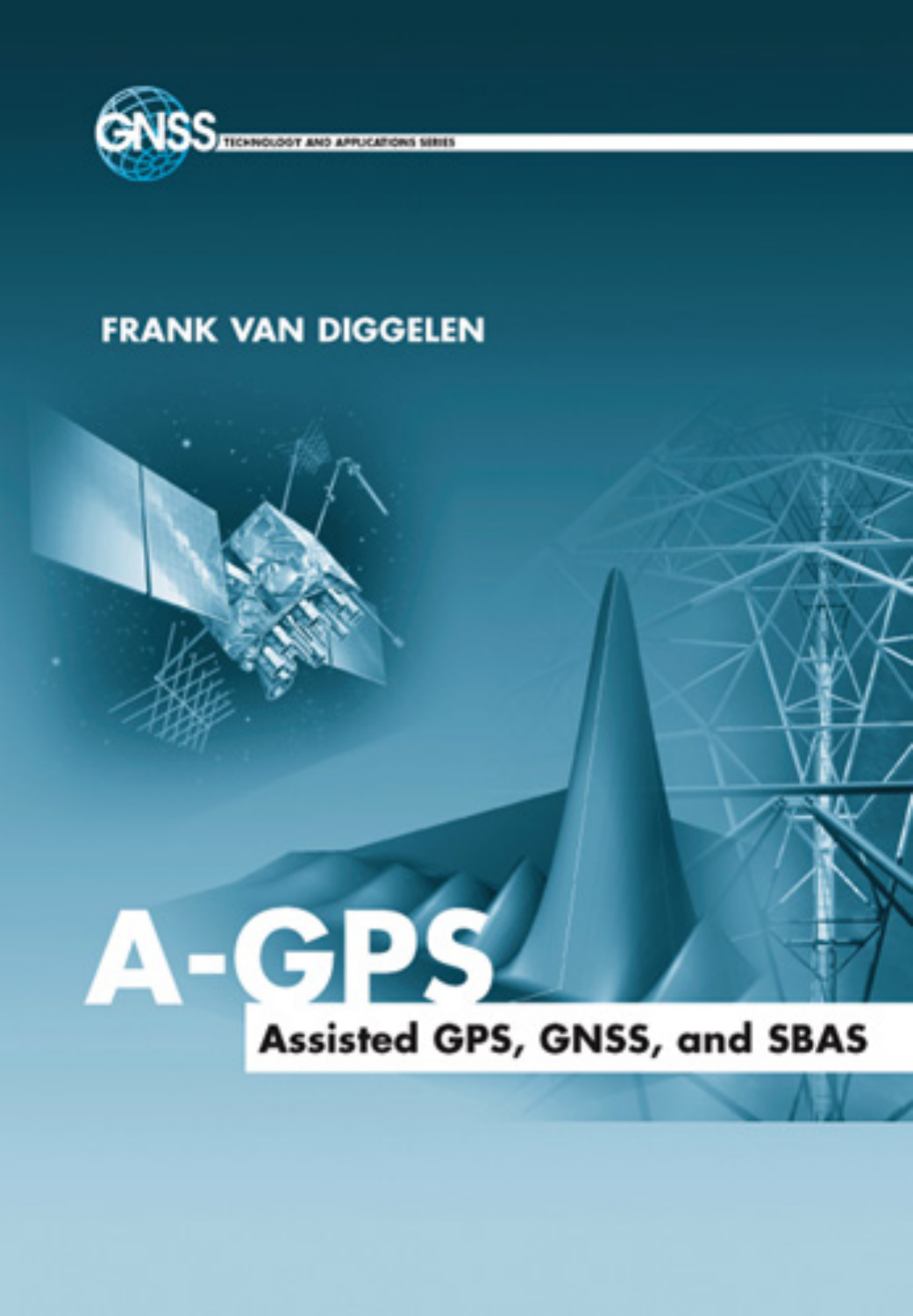## **Contents**

|         | Foreword                                                   | xiii           |
|---------|------------------------------------------------------------|----------------|
| Preface |                                                            |                |
|         | Acknowledgments                                            | xvii           |
|         | <b>CHAPTER 1</b>                                           |                |
|         | Introduction                                               | 1              |
| 1.1     | A-GPS Overview                                             | 1              |
| 1.2     | <b>Book Structure</b>                                      | $\mathfrak{Z}$ |
| 1.3     | Civilian Signals                                           | $\overline{4}$ |
| 1.4     | Theoretical and Practical Approach                         | $\sqrt{5}$     |
| 1.5     | Terminology: A-GPS, A-GNSS                                 | $\sqrt{5}$     |
| 1.6     | For Whom Is This Book Intended?                            | 6              |
| 1.7     | What's New?                                                | 6              |
|         | References                                                 | $\overline{7}$ |
|         | <b>CHAPTER 2</b>                                           |                |
|         | <b>Standard GPS Review</b>                                 | 9              |
| 2.1     | Overview: How GPS Was Designed to Work                     | 9              |
|         | 2.1.1<br>Chapter Outline                                   | 10             |
| 2.2     | <b>GPS</b> Signal Power                                    | 10             |
| 2.3     | Satellite Orbits                                           | 12             |
| 2.4     | Satellite Clocks                                           | 19             |
| 2.5     | Ephemeris                                                  | 22             |
| 2.6     | <b>GPS</b> Signals                                         | 23             |
| 2.7     | <b>Basic GPS Receiver Functions</b>                        | 26             |
|         | 2.7.1<br>Mixers                                            | 27             |
|         | References                                                 | 29             |
|         | <b>CHAPTER 3</b>                                           |                |
|         | Assistance, the "A" in A-GPS                               | 31             |
| 3.1     | Acquisition and Assistance Overview                        | 31             |
|         | Introduction to Frequency/Code-Delay Search Space<br>3.1.1 | 31             |
|         | 3.1.2<br>Quantitative Overview                             | 31             |
|         | 3.1.3<br>Cold, Warm, and Hot Starts                        | 33             |
|         | 3.1.4<br>Assistance                                        | 34             |
|         | 3.1.5<br>Chapter Outline                                   | 35             |
| 3.2     | Frequency and Code-Delay Search Space                      | 35             |
|         | 3.2.1<br>Satellite Motion                                  | 36             |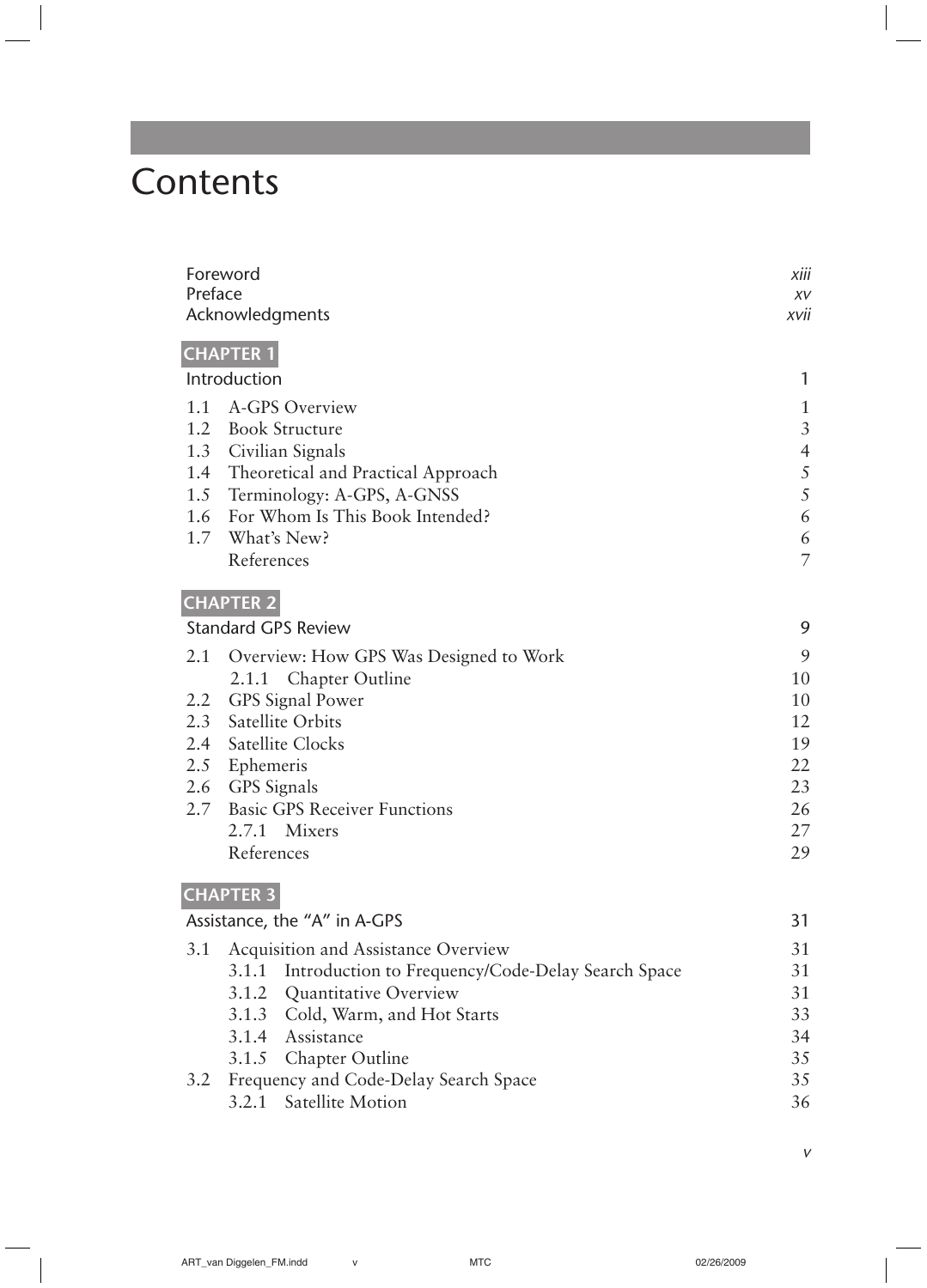|     | 3.2.2            | Receiver Motion                                                 | 37 |
|-----|------------------|-----------------------------------------------------------------|----|
|     |                  | 3.2.3 Receiver Oscillator Offset                                | 37 |
|     |                  | 3.2.4 Code-Delay                                                | 38 |
| 3.3 |                  | Frequency/Code-Delay Search with Standard GPS                   | 38 |
|     | 3.3.1            | Hardware and Software Receivers, Sequential and Parallel        |    |
|     |                  | Searches                                                        | 38 |
|     |                  | 3.3.2 Frequency Bin Spacing                                     | 39 |
|     |                  | 3.3.3 Typical Acquisition Scheme, Autonomous Cold Start         | 39 |
|     |                  | 3.3.4 Typical Acquisition Scheme, Warm Start                    | 42 |
|     | 3.3.5            | Typical Acquisition Scheme, Hot Start                           | 42 |
| 3.4 |                  | Tracking, Reacquisition, and Assistance                         | 42 |
|     | 3.4.1            | The Acquisition Conundrum and Fundamental Idea of A-GPS         | 43 |
| 3.5 |                  | MS-Assisted and MS-Based GPS                                    | 43 |
| 3.6 |                  | A-GPS Frequency Assistance                                      | 44 |
|     | 3.6.1            | MS-Based Frequency Assistance                                   | 44 |
|     | 3.6.2            | MS-Assisted Frequency Assistance                                | 45 |
|     |                  | 3.6.3 Assistance Frequency Error Analysis: Time                 | 45 |
|     | 3.6.4            | Assistance-Frequency Error Analysis: Reference                  |    |
|     |                  | Frequency and Speed                                             | 46 |
|     |                  | 3.6.5 Assistance Frequency Error Analysis: Position             | 47 |
|     |                  | 3.6.6 Assistance Frequency Error Analysis: Almanac or Ephemeris | 49 |
| 3.7 |                  | A-GPS Time Assistance for Code Delay                            | 49 |
|     | 3.7.1            | MS-Based Fine-Time Assistance                                   | 50 |
|     |                  | 3.7.2 MS-Assisted Fine-Time Assistance                          | 51 |
|     | 3.7.3            | Code-Delay Assistance Error Analysis: Fine-Time                 | 51 |
|     | 3.7.4            | Code-Delay Assistance Error Analysis: Position                  | 51 |
|     | 3.7.5            | Code-Delay Assistance Error Analysis: Almanac or Ephemeris      | 54 |
| 3.8 |                  | Typical Acquisition Scheme, Assisted Cold Start                 | 55 |
|     | 3.8.1            | Coarse-Time, Frequency Search                                   | 55 |
|     |                  | 3.8.2 Fine-Time, Code-Delay Search                              | 57 |
|     | 3.8.3            | Coarse-Time, Code-Delay Search                                  | 59 |
|     | References       |                                                                 | 60 |
|     |                  |                                                                 |    |
|     | <b>CHAPTER 4</b> |                                                                 |    |
|     |                  | <b>Coarse-Time Navigation: Instant GPS</b>                      | 61 |
|     |                  |                                                                 |    |
| 4.1 | Overview         |                                                                 | 61 |
|     | 4.1.1            | Precise and Coarse Time in Navigation                           | 61 |
|     | 4.1.2            | Chapter Outline                                                 | 63 |
| 4.2 |                  | Navigation, Algebraic Description                               | 64 |
|     | 4.2.1            | Terminology and the Observation Matrix H                        | 67 |
| 4.3 |                  | Navigation Equations with Coarse Time                           | 67 |
|     | 4.3.1            | Other Approaches to Coarse Time                                 | 71 |
| 4.4 |                  | Millisecond Integers and Common Bias                            | 71 |
|     | 4.4.1            | Examples of the Effect of Common Bias                           | 73 |
|     | 4.4.2            | Solving for Millisecond Integer Ambiguity                       | 81 |
| 4.5 |                  | <b>Further Navigation Details</b>                               | 97 |
|     | 4.5.1            | Common Bias, Not Clock Bias                                     | 97 |
|     |                  |                                                                 |    |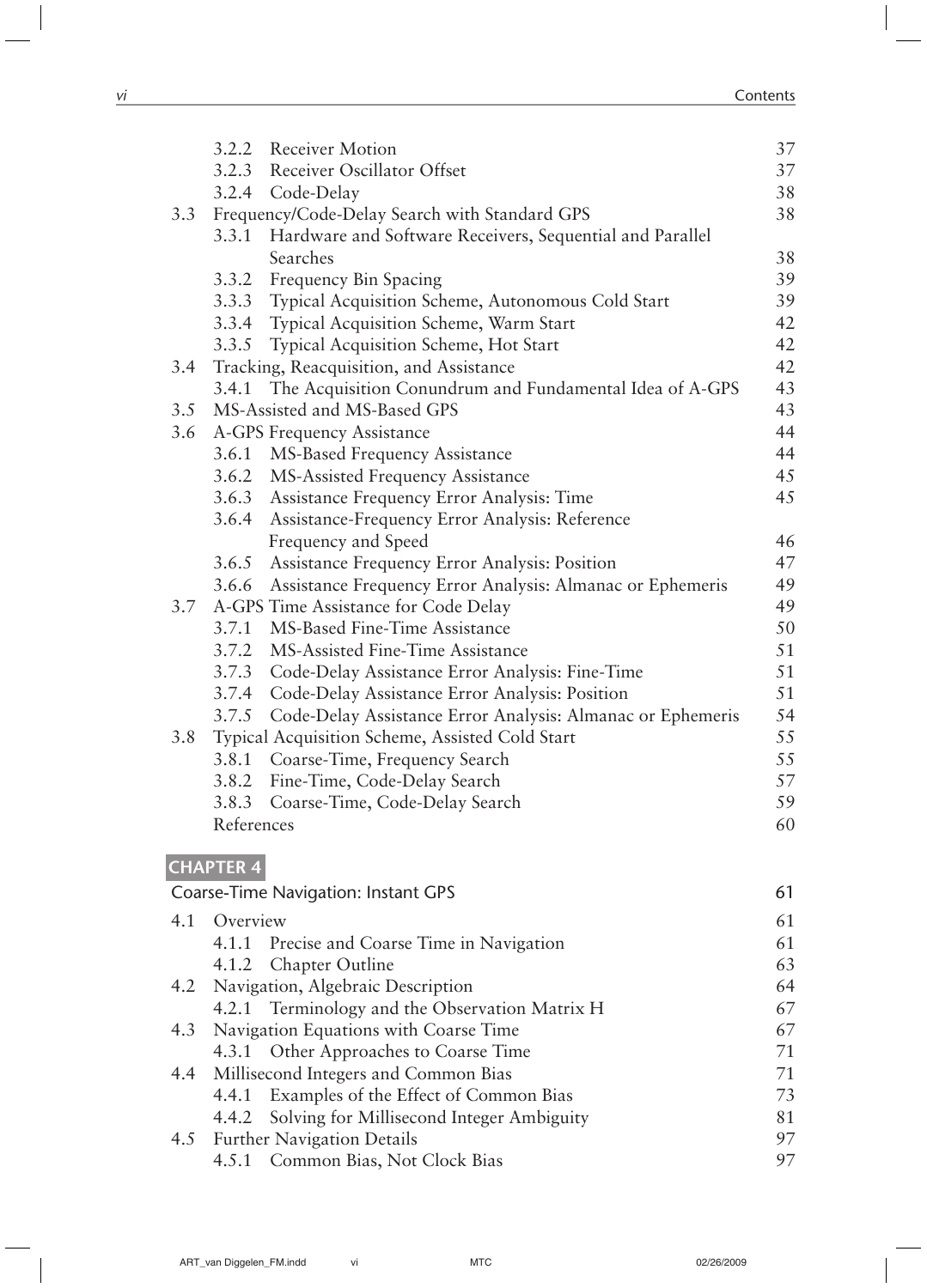|     | 4.5.2 Satellite Clock Error                                                | 97         |
|-----|----------------------------------------------------------------------------|------------|
|     | 4.5.3 Coordinate Systems                                                   | 98         |
|     | 4.5.4 Pseudomeasurements                                                   | 99         |
|     | 4.5.5 Practical Considerations                                             | 100        |
|     | References                                                                 | 101        |
|     | <b>CHAPTER 5</b>                                                           |            |
|     | <b>Coarse-Time Dilution of Precision</b>                                   | 103        |
|     |                                                                            |            |
| 5.1 | Overview-Horizontal Dilution of Precision, Accuracy,<br>and 3GPP Standards | 103        |
|     | 5.1.1 HDOP and Accuracy                                                    | 103        |
|     | 5.1.2 3GPP Standards and Real World Examples                               | 105        |
|     | 5.1.3 Chapter Outline                                                      | 105        |
| 5.2 | <b>Extra-State Theorem</b>                                                 | 105        |
|     | 5.2.1 Special Case of GDOP                                                 | 106        |
|     | 5.2.2 Positive Definite and Semidefinite Matrices                          | 107        |
|     | 5.2.3 General Case for Any DOP                                             | 108        |
|     | 5.2.4 Equivalence                                                          | 109        |
|     | 5.2.5 Upper Bound                                                          | 114        |
|     | 5.2.6 Consequences for 2D Navigation                                       | 115        |
| 5.3 | Coarse-Time HDOP Examples                                                  | 115        |
|     | 5.3.1 3GPP Standardized Scenarios                                          | 115        |
|     | 5.3.2 GPS Constellation (30 Satellites)                                    | 123        |
|     | 5.3.3 GNSS Constellation (60 Satellites)                                   | 125        |
|     | References                                                                 | 126        |
|     |                                                                            |            |
|     | <b>CHAPTER 6</b><br>High Sensitivity: Indoor GPS                           | 127        |
|     |                                                                            |            |
| 6.1 | Overview                                                                   | 127        |
|     | 6.1.1 Chapter Outline                                                      | 131        |
| 6.2 | <b>Standard GPS Receiver Architecture</b>                                  | 132        |
| 6.3 | Front-End Analysis                                                         | 133        |
|     | 6.3.1 Front-End Worksheet                                                  | 136        |
|     | 6.3.2 Front-End Noise Figure                                               | 137        |
|     | 6.3.3 dBm and dB-Hz                                                        | 137        |
|     | 6.3.4 Sky Noise and Simulator Noise                                        | 139        |
| 6.4 | Correlation and Coherent Integration                                       | 140        |
|     | Correlation and Ideal Coherent Integration<br>6.4.1                        | 140        |
|     | 6.4.2 Implementation Losses                                                | 144        |
|     | SNR Worksheet<br>6.4.3                                                     | 158        |
| 6.5 | High-Sensitivity Receiver Architecture                                     | 160<br>161 |
|     | 6.5.1 Counting Correlators                                                 |            |
|     | Correlator Size Versus Integration Time<br>6.5.2                           | 162        |
| 6.6 | Longer Coherent Integration Times                                          | 163<br>164 |
|     | 6.6.1 Data Bit Transitions and Data Wipe-Off<br>6.6.2 Data Bit Alignment   | 164        |
|     |                                                                            |            |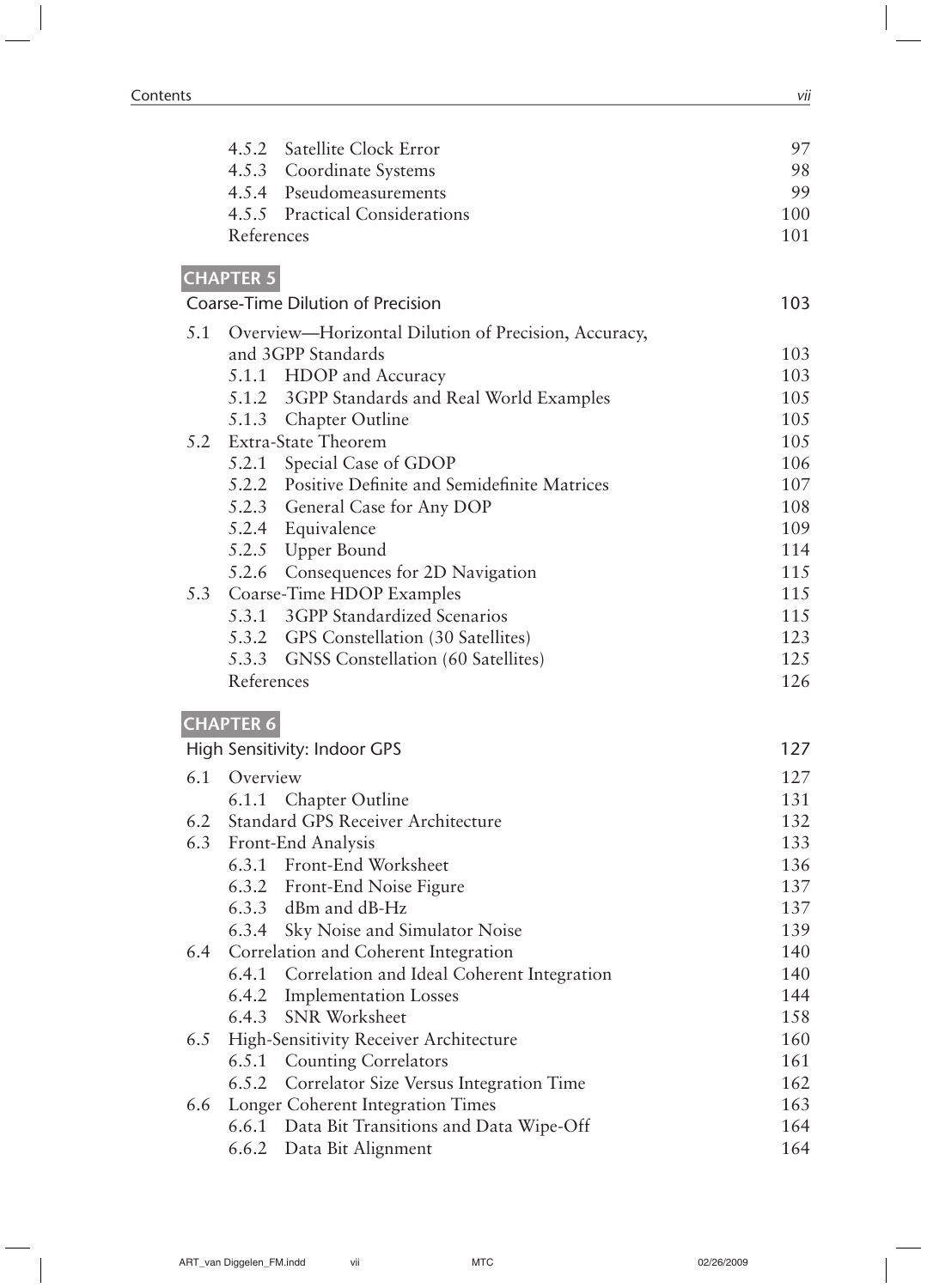|      | Maximum Frequency Error Versus Coherent-Integration Time<br>6.6.3 | 167 |
|------|-------------------------------------------------------------------|-----|
|      | Maximum Velocity Versus Coherent-Integration Time<br>6.6.4        | 168 |
| 6.7  | I, Q Squaring and Noncoherent Integration                         | 171 |
|      | 6.7.1 I,Q Channels                                                | 171 |
|      | 6.7.2 RSS and Squaring Loss                                       | 172 |
|      | 6.7.3 Deriving the Squaring Loss Analytically                     | 175 |
|      | 6.7.4 Evaluating the Squaring Loss Experimentally                 | 180 |
|      | 6.7.5 Noncoherent Integration                                     | 184 |
| 6.8  | High-Sensitivity SNR Worksheet                                    | 186 |
|      | 6.8.1 Coarse-Time Acquisition                                     | 186 |
|      | 6.8.2 Coherent Interval and Frequency Bins                        | 187 |
|      | 6.8.3 Fine-Time Acquisition and Tracking                          | 191 |
|      | 6.8.4 Detection Thresholds, PFA and PD                            | 193 |
|      | 6.8.5 Achievable Sensitivity Plots                                | 201 |
|      | 6.8.6 Sensitivity Versus Correlator Size                          | 206 |
| 6.9  | Other Sensitivity Considerations                                  | 208 |
|      | 6.9.1 Hardware and Software Approaches                            | 208 |
|      | 6.9.2 Technology Evolution                                        | 211 |
|      | 6.9.3<br>Signal Strengths in Practice and Attenuation Through     |     |
|      | Different Materials                                               | 215 |
|      | Multipath and Pure Reflections<br>6.9.4                           | 217 |
|      | 6.9.5 Crosscorrelation                                            | 219 |
|      | Testing the SNR Worksheet with Real Signals<br>6.9.6              | 219 |
| 6.10 | <b>High Sensitivity Summary</b>                                   | 221 |
|      | References                                                        | 221 |
|      | <b>CHAPTER 7</b>                                                  |     |
|      | <b>Generating Assistance Data</b>                                 | 225 |
| 7.1  | Overview                                                          | 225 |
|      | 7.1.1 Chapter Outline                                             | 227 |
| 7.2  | <b>Reference Stations</b>                                         | 228 |
| 7.3  | Worldwide Reference Network                                       | 229 |
|      | 7.3.1 Public Reference Networks                                   | 229 |
|      | 7.3.2 Proprietary Commercial Reference Networks                   | 230 |
|      | Benefits of a Worldwide Reference Network                         | 233 |
| 7.4  | Initial Position in Assistance Data                               | 236 |
| 7.5  | Handset-Generated, Peer-to-Peer Assistance                        | 237 |
|      | 7.5.1 Time Synchronization                                        | 237 |
|      | 7.5.2<br>Orbit Data                                               | 237 |
|      | References                                                        | 238 |
|      | <b>CHAPTER 8</b>                                                  |     |
|      | Ephemeris Extension, Long-Term Orbits                             | 239 |
| 8.1  | Overview: Assistance When There Is No Assistance                  | 239 |
|      | 8.1.1 Chapter Outline                                             | 242 |
|      |                                                                   |     |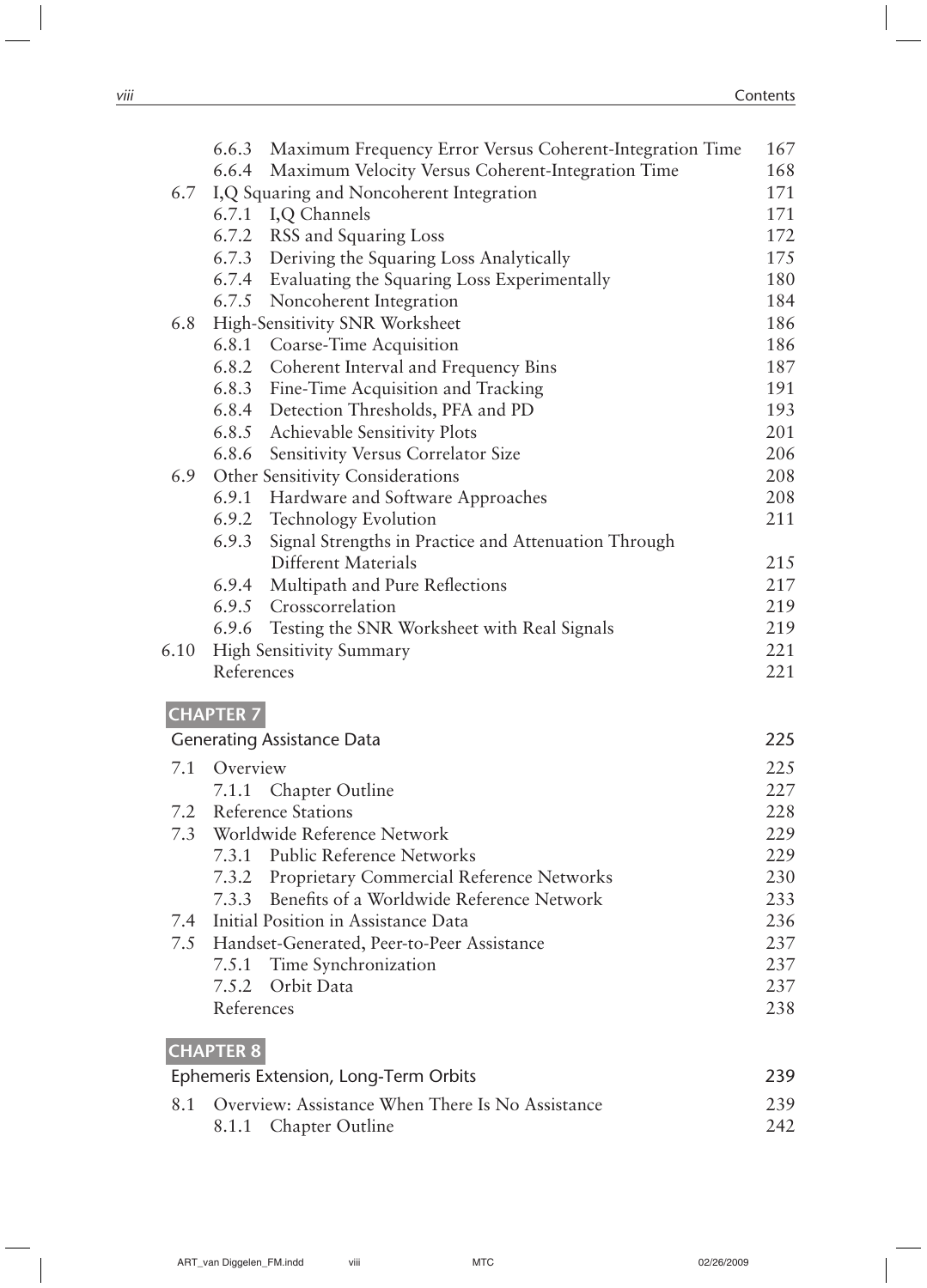| 8.2 |                  | Generating Ephemeris Extensions                                | 243 |
|-----|------------------|----------------------------------------------------------------|-----|
|     | 8.2.1            | Using a Worldwide Reference Network-One Week of Orbits         | 244 |
|     | 8.2.2            | Using a Worldwide Reference Network and Ephemeris              |     |
|     |                  | Decoded at a Mobile Device-One Month of Orbits                 | 249 |
|     | 8.2.3            | Using Only Ephemeris Decoded at a Mobile Device-Daily          |     |
|     |                  | Repeat of Orbits                                               | 250 |
|     | 8.2.4            | Comparing Accuracy Metrics                                     | 252 |
|     | 8.2.5            | Ephemeris Extension Accuracy Summary                           | 254 |
|     | 8.2.6            | Accuracy of First Fixes with Ephemeris Extensions              | 256 |
| 8.3 |                  | Enhanced Autonomous Using Ephemeris Extensions in Place        |     |
|     |                  | of Full A-GPS Assistance                                       | 256 |
|     | 8.3.1            | <b>Computing Position from Doppler Measurements</b>            | 258 |
|     | 8.3.2            | Computing Position from a Mix of Doppler and Full              |     |
|     |                  | <b>Pseudorange Measurements</b>                                | 268 |
| 8.4 |                  | Integrity Monitoring-Dealing with Changes in Orbits and Clocks | 269 |
|     | 8.4.1            | <b>NANUs</b>                                                   | 270 |
|     |                  | 8.4.2 Monitoring Broadcast Ephemeris                           | 270 |
|     |                  | 8.4.3 Receiver Autonomous Integrity Monitoring—Integrity       |     |
|     |                  | Monitoring in the Mobile Device                                | 271 |
|     | References       |                                                                | 271 |
|     |                  |                                                                |     |
|     | <b>CHAPTER 9</b> |                                                                |     |
|     |                  | <b>Industry Standards and Government Mandates</b>              | 275 |
| 9.1 | Overview         |                                                                | 275 |
|     | 9.1.1            | Positioning Methods, Method Types, and Location Requests       | 275 |
|     | 9.1.2            | <b>Industry Standards Organization</b>                         | 278 |
|     | 9.1.3            | Performance Standards                                          | 280 |
|     | 9.1.4            | De Facto Standards: ME-PE, MEIF                                | 280 |
|     |                  | 9.1.5 Chapter Outline                                          | 281 |
| 9.2 |                  | 3GPP Location Standards                                        | 281 |
|     |                  | 9.2.1 GSM-RRLP Protocol Specification                          | 281 |
|     | 9.2.2            | <b>UMTS-RRC</b> Protocol Specification                         | 282 |
|     | 9.2.3            | Other Relevant 3GPP Standards                                  | 282 |
| 9.3 | 3GPP2            |                                                                | 283 |
| 9.4 | <b>OMA-SUPL</b>  |                                                                | 283 |
| 9.5 |                  | Minimum Operational Performance for A-GPS Handsets             | 284 |
|     | 9.5.1            | 3GPP                                                           | 284 |
|     | 9.5.2            | 3GPP2                                                          | 286 |
| 9.6 |                  | Measurement Engine-Position Engine (ME-PE)                     | 288 |
|     | 9.6.1            | Background: Assistance Data Brings Complexity                  | 288 |
|     |                  | 9.6.2 ME-PE Architecture                                       | 288 |
|     |                  | 9.6.3 Nokia ME Interface (MEIF)                                | 290 |
|     | 9.6.4            |                                                                | 291 |
|     |                  | Implementation of MEIF<br><b>Government Mandates</b>           | 291 |
| 9.7 | 9.7.1            |                                                                | 291 |
|     |                  | E911-United States                                             |     |
|     |                  | 9.7.2 E112-Europe                                              | 293 |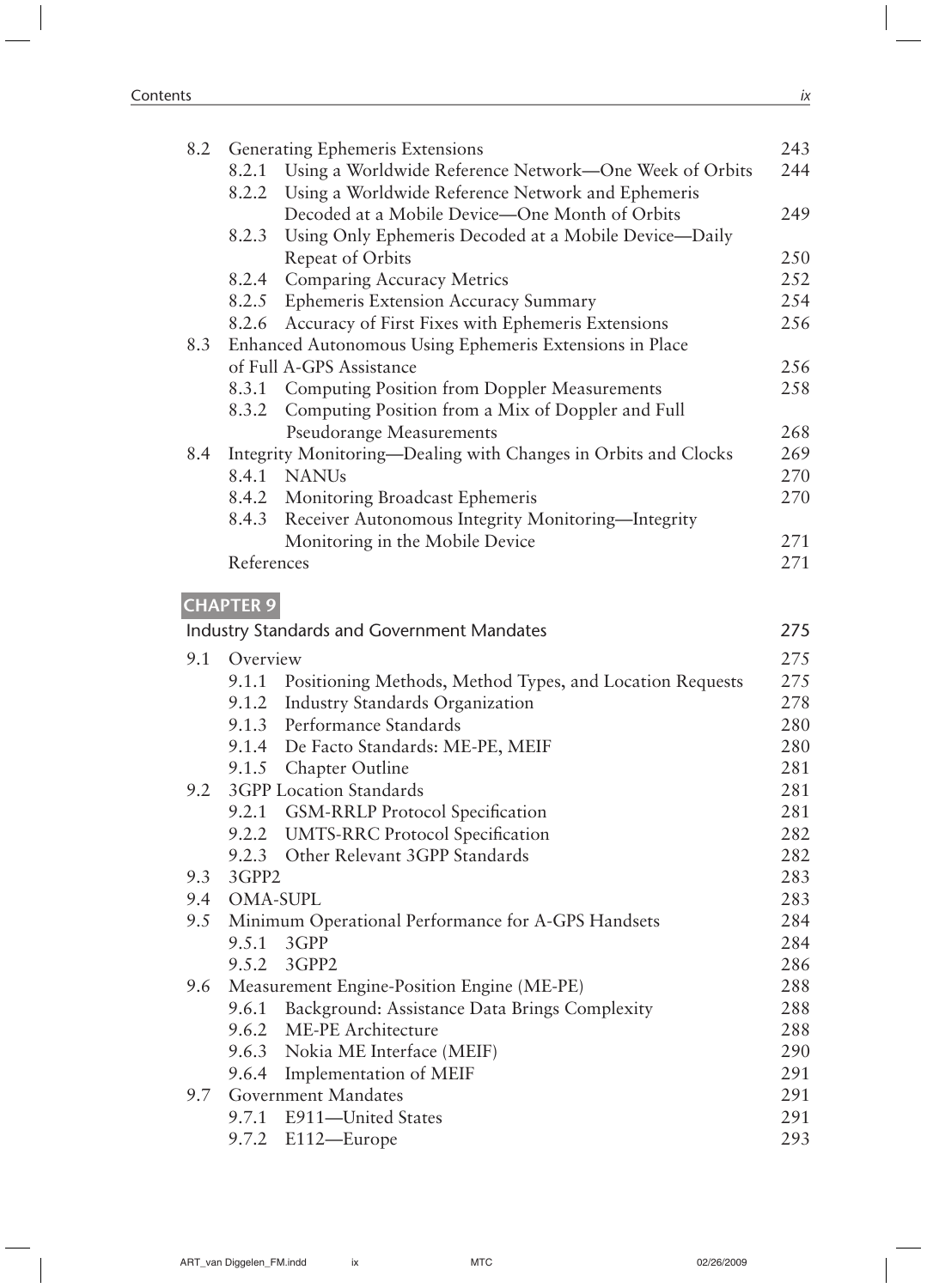| $9.7.3$ Japan         | 294 |
|-----------------------|-----|
| 9.7.4 Other Countries | 294 |
| References            | 294 |
| <b>CHAPTER 10</b>     |     |

| <b>Future A-GNSS</b> |            |                                                                 | 297 |
|----------------------|------------|-----------------------------------------------------------------|-----|
| 10.1                 | Overview   |                                                                 | 297 |
|                      |            | 10.1.1 Chapter Outline                                          | 298 |
|                      |            | 10.2 Serendipity and Intelligent Design in the Original GPS     | 299 |
|                      |            | 10.2.1 One Millisecond, 1023 Chip, PRN Code                     | 299 |
|                      | 10.2.2     | The Twenty Millisecond Data Bit Period                          | 300 |
|                      | 10.2.3     | Continuous Reference Time (No Leap Seconds)                     | 302 |
|                      |            | 10.2.4 CDMA on the Same Frequency                               | 303 |
|                      | 10.2.5     | Daily Repeating Ground Tracks                                   | 304 |
|                      |            | 10.3 Future A-GNSS Features for TTFF, Sensitivity, and Accuracy | 304 |
|                      | 10.3.1     | <b>Fast TTFF</b>                                                | 308 |
|                      | 10.3.2     | <b>High Sensitivity</b>                                         | 310 |
|                      | 10.3.3     | Accuracy                                                        | 315 |
|                      | References |                                                                 | 323 |

## **appendix a**

| 325<br>Overview<br>A.1<br>325<br>A.2 Deriving the Navigation Equations from First Principles<br>326<br>A.2.1 Deriving the Inner Product<br>Analyzing the Linearization Error<br>328<br>A.2.2<br>A.3 Deriving the Navigation Equations with Partial Derivatives<br>329<br>Deriving the Coarse-Time Navigation Equations with<br>A.4<br><b>Partial Derivatives</b><br>332<br>Writing H in NED Coordinates<br>333<br>A.5<br><b>APPENDIX B</b><br>HDOP and Alternative Proof of Extra State Theorem<br>335 | 325 |
|--------------------------------------------------------------------------------------------------------------------------------------------------------------------------------------------------------------------------------------------------------------------------------------------------------------------------------------------------------------------------------------------------------------------------------------------------------------------------------------------------------|-----|
|                                                                                                                                                                                                                                                                                                                                                                                                                                                                                                        |     |
|                                                                                                                                                                                                                                                                                                                                                                                                                                                                                                        |     |
|                                                                                                                                                                                                                                                                                                                                                                                                                                                                                                        |     |
|                                                                                                                                                                                                                                                                                                                                                                                                                                                                                                        |     |
|                                                                                                                                                                                                                                                                                                                                                                                                                                                                                                        |     |
|                                                                                                                                                                                                                                                                                                                                                                                                                                                                                                        |     |
|                                                                                                                                                                                                                                                                                                                                                                                                                                                                                                        |     |
|                                                                                                                                                                                                                                                                                                                                                                                                                                                                                                        |     |
|                                                                                                                                                                                                                                                                                                                                                                                                                                                                                                        |     |
|                                                                                                                                                                                                                                                                                                                                                                                                                                                                                                        |     |
| B.1 Formal Definition of HDOP<br>335                                                                                                                                                                                                                                                                                                                                                                                                                                                                   |     |
| B.2 Alternative Proof of Extra State Theorem<br>335                                                                                                                                                                                                                                                                                                                                                                                                                                                    |     |
| References<br>337                                                                                                                                                                                                                                                                                                                                                                                                                                                                                      |     |
| <b>APPENDIX C</b>                                                                                                                                                                                                                                                                                                                                                                                                                                                                                      |     |
| Decibel Review, Rayleigh and Rice Distributions<br>339                                                                                                                                                                                                                                                                                                                                                                                                                                                 |     |
| 339<br>C.1 Decibel Review                                                                                                                                                                                                                                                                                                                                                                                                                                                                              |     |
| 339<br>C.2 Rayleigh and Rice Distributions                                                                                                                                                                                                                                                                                                                                                                                                                                                             |     |
| References<br>341                                                                                                                                                                                                                                                                                                                                                                                                                                                                                      |     |